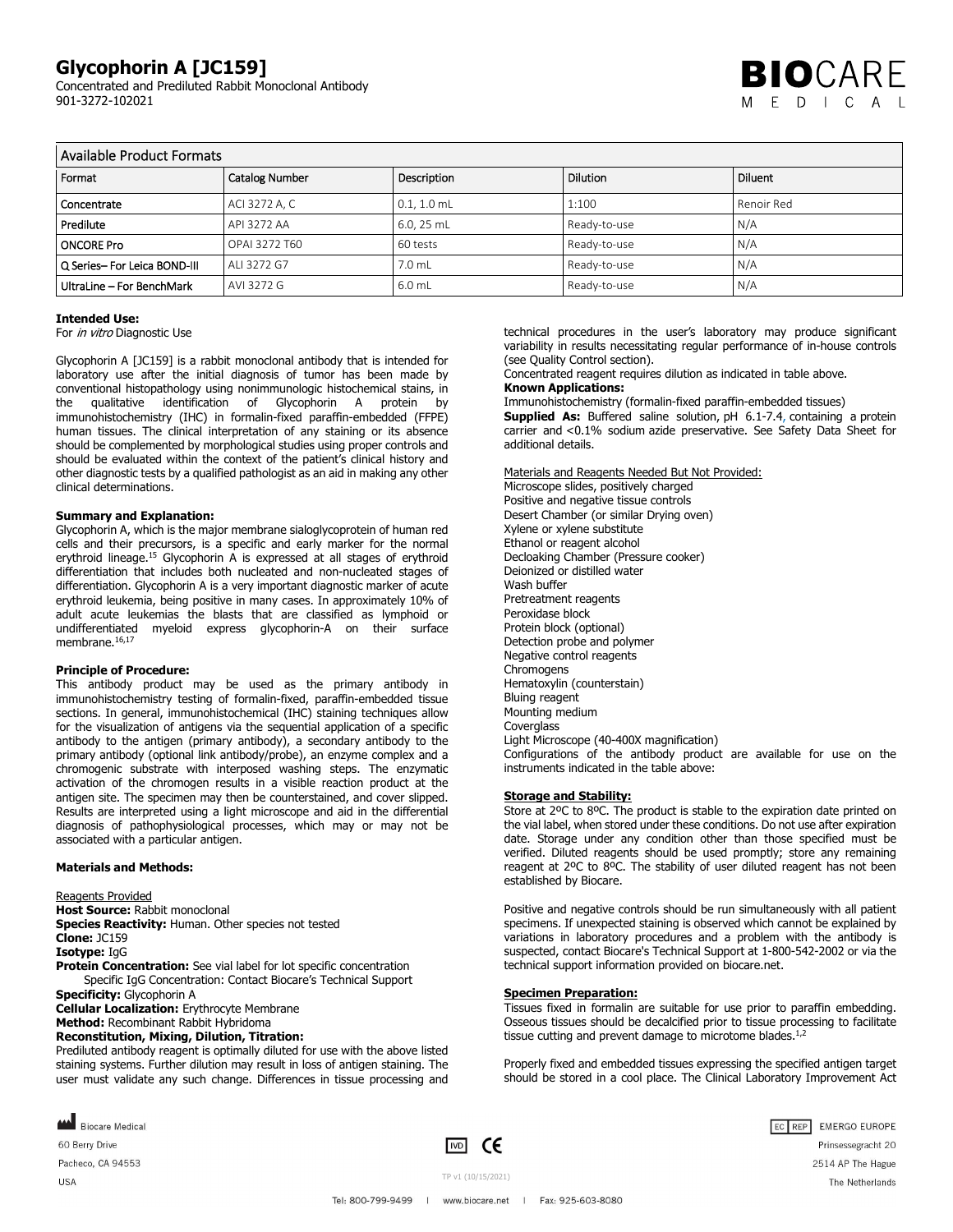Concentrated and Prediluted Rabbit Monoclonal Antibody 901-3272-102021

**BIO**CARE  $F D L C A$ 

(CLIA) of 1988 requires in 42 CFR §493.1259(b) that "The laboratory must retain stained slides at least ten years from the date of examination and retain specimen blocks at least two years from the date of examination."<sup>3</sup>

# **Treatment of Tissues Prior to Staining**

Perform Heat Induced Epitope Retrieval (HIER) per recommended protocol below. The routine use of HIER prior to IHC has been shown to minimize inconsistency and standardize staining. 4,5

# **Warning and Precautions:**

1. This antibody contains less than 0.1% sodium azide. Concentrations less than 0.1% are not reportable hazardous materials according to U.S. 29 CFR 1910.1200, OSHA Hazard communication and EC Directive 91/155/EC. Sodium azide (NaN3) used as a preservative is toxic if ingested. Sodium azide may react with lead and copper plumbing to form highly explosive metal azides. Upon disposal, flush with large volumes of water to prevent azide build-up in plumbing. (Center for Disease Control, 1976, National Institute of Occupational Safety and Health, 1976).<sup>6</sup>

2. Specimens, before and after fixation, and all materials exposed to them should be handled as if capable of transmitting infection and disposed of with proper precautions. Never pipette reagents by mouth and avoid contacting the skin and mucous membranes with reagents and specimens. If reagents or specimens come into contact with sensitive areas, wash with copious amounts of water.<sup>7</sup>

3. Microbial contamination of reagents may result in an increase in nonspecific staining.

4. Incubation times or temperatures other than those specified may give erroneous results. The user must validate any such change.

5. Do not use reagent after the expiration date printed on the vial.

6. Prediluted antibody reagent is optimally diluted for use. Further dilution may result in loss of antigen staining.

7. Dilution of concentrated antibody reagent must be validated before use. Any diluent used that is not specifically recommended also must be validated for compatibility and stability.

8. The SDS is available upon request and is located at http://biocare.net.

# **Instructions for Use:**

Recommended Staining Protocols for Glycophorin A [JC159]:

# **IntelliPATH FLX and manual use:**

| API3272 for intelliPATH FLX and manual use, has been<br>standardized with MACH 4 detection system. |                                                                                                                                               |  |
|----------------------------------------------------------------------------------------------------|-----------------------------------------------------------------------------------------------------------------------------------------------|--|
| Use TBS for washing steps.                                                                         |                                                                                                                                               |  |
| Peroxide<br><b>Block</b>                                                                           | Block for 5 minutes with Peroxidazed 1.                                                                                                       |  |
| <b>Pretreatment</b>                                                                                | Perform heat retrieval using Diva<br>Decloaker, Refer to the Diva Decloaker<br>data sheet for specific instructions.                          |  |
| <b>Protein Block</b><br>(Optional)                                                                 | Incubate for 5-10 minutes at RT with<br>Background Punisher.                                                                                  |  |
| Primary<br>Antibody                                                                                | Incubate for 30 minutes at RT                                                                                                                 |  |
| <b>Detection</b>                                                                                   | Probe: N/A<br>Incubate for 0 minutes at RT with a<br>secondary polymer.<br>Polymer: Incubate for 30 minutes at RT<br>with a tertiary polymer. |  |
| Chromogen                                                                                          | Incubate for 5 minutes at RT with<br>Biocare's $DAB - OR$ -Incubate for 5-7<br>minutes at RT with Warp Red.                                   |  |
| Counterstain                                                                                       | Counterstain with hematoxylin. Rinse with<br>deionized water. Apply Tacha's Bluing<br>Solution for 1 minute. Rinse with deionized<br>water.   |  |

OPAI3272 is intended for use with the ONCORE Pro. Refer to the User Manual for specific instructions for use. Protocol parameters in the Protocol Editor should be programmed as follows:

| <u>iuiuvvj.</u>                           |                                |  |
|-------------------------------------------|--------------------------------|--|
| <b>Protocol Name</b>                      | Glyco A Rb                     |  |
| <b>Protocol Template</b><br>(Description) | Rb HRP Template 1              |  |
| <b>Dewaxing (DS Buffer</b><br>Option)     | DS2-50                         |  |
| <b>Antigen Retrieval (AR</b><br>Option)   | AR2, low $pH$ ; $101^{\circ}C$ |  |
| <b>Block Option:</b>                      | <b>Buffer</b>                  |  |
| <b>Reagent Name, Time,</b><br>Temp.       | Glyco A Rb, 30 min., 25C       |  |

# **Ventana BenchMark ULTRA:**

| AVI3272 is intended for use with the BenchMark ULTRA. Refer |                                                       |  |  |
|-------------------------------------------------------------|-------------------------------------------------------|--|--|
|                                                             | to the User Manual for specific instructions for use. |  |  |
| Recommended protocol parameters are as follows:             |                                                       |  |  |
| <b>Template/Detection</b><br>  OptiView DAB IHC             |                                                       |  |  |
| CC1 32 minutes<br><b>Pretreatment Protocol</b>              |                                                       |  |  |
| Peroxidase                                                  | Pre-Primary Peroxidase Inhibitor                      |  |  |
| <b>Primary Antibody</b><br>16 minutes, 36°C                 |                                                       |  |  |

# **Q Series – For Leica BOND-III:**

| ALI3272 is intended for use with the Leica BOND-III. Refer to<br>the User Manual for specific instructions for use. |                       |  |  |
|---------------------------------------------------------------------------------------------------------------------|-----------------------|--|--|
| Recommended protocol parameters are as follows:                                                                     |                       |  |  |
| <b>Chromogen Staining Option</b><br><b>DAB</b>                                                                      |                       |  |  |
| <b>Protocol Name</b>                                                                                                | <b>IHC protocol F</b> |  |  |
| <b>Detection</b>                                                                                                    | Bond Polymer Refine   |  |  |
| <b>HIER</b>                                                                                                         | 20 min with ER1       |  |  |
| <b>Peroxide Block</b>                                                                                               | 5 min                 |  |  |
| <b>Marker (Primary Antibody)</b>                                                                                    | 15 min                |  |  |
| <b>Post Primary</b>                                                                                                 | 8 min                 |  |  |
| <b>Polymer</b>                                                                                                      | 8 min                 |  |  |
| <b>Mixed Chromogen Refine</b>                                                                                       | $10$ min              |  |  |
| <b>Hematoxylin</b>                                                                                                  | 5 min                 |  |  |

# **Quality Control:**

Refer to CLSI Quality Standards for Design and Implementation of Immunohistochemistry Assays; Approved Guideline-Second edition (I/LA28- A2) CLSI Wayne, PA USA (www.clsi.org). 2011<sup>8</sup>

#### Positive Tissue Control: Spleen

External Positive control materials should be fresh specimens fixed, processed, and embedded as soon as possible in the same manner as the patient sample(s). Positive tissue controls are indicative of correctly prepared tissues and proper staining techniques. One positive external tissue control for each set of test conditions should be included in each staining run.

The tissues used for the external positive control materials should be selected from patient specimens with well-characterized low levels of the positive target activity that gives weak positive staining. The low level of positivity for external positive controls is designed so to ensure detection of subtle changes in the primary antibody sensitivity from instability or problems with the IHC methodology. Commercially available tissue control slides or specimens processed differently from the patient sample(s) validate reagent performance only and do not verify tissue preparation.

Known positive tissue controls should only be utilized for monitoring the correct performance of processed tissues and test reagents, rather than as an aid in formulating a specific diagnosis of patient samples. If the positive

Biocare Medical 60 Berry Drive Pacheco, CA 94553 **USA** 

 $\boxed{VD}$  CE

EC REP EMERGO EUROPE Prinsessegracht 20



The Netherlands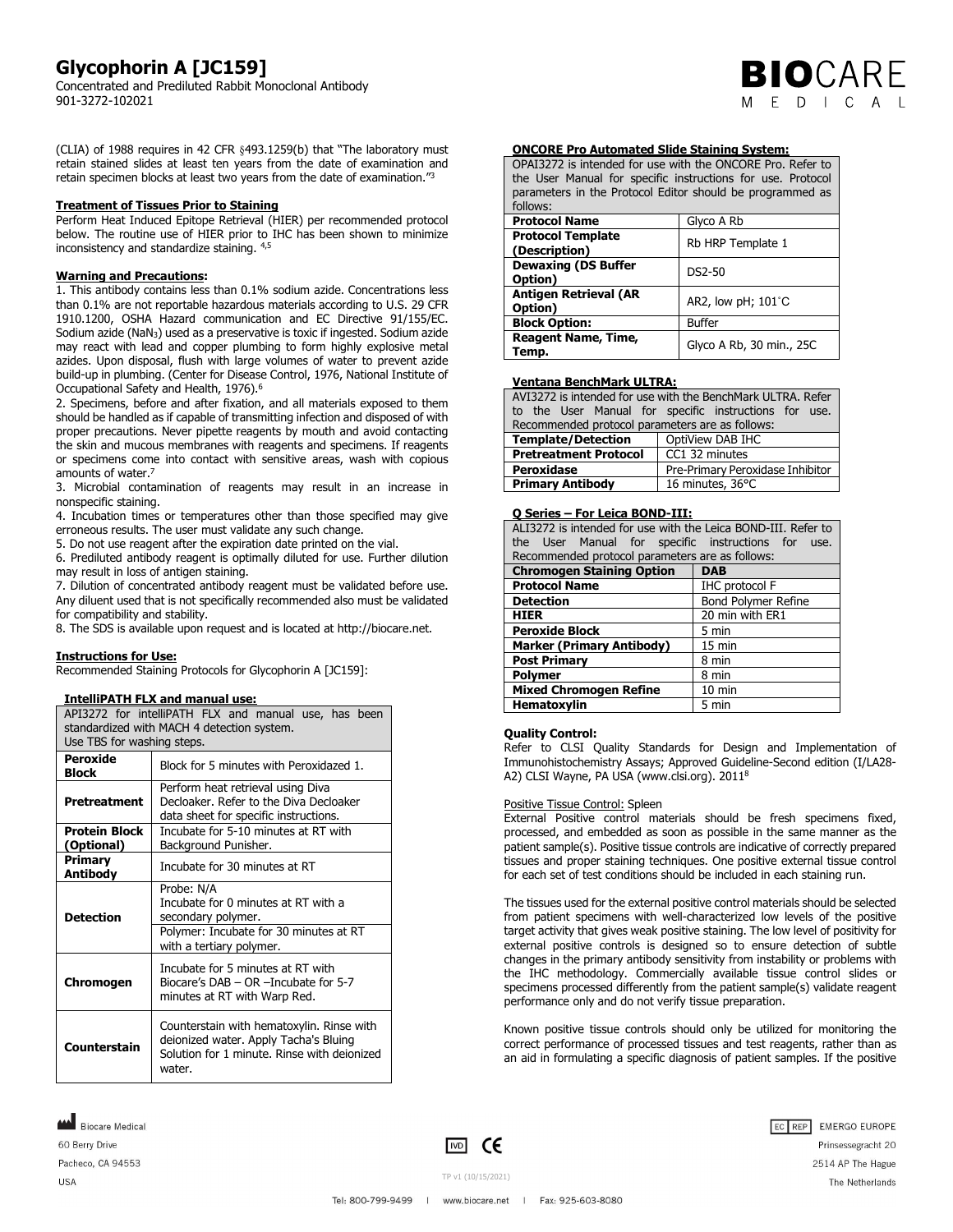Concentrated and Prediluted Rabbit Monoclonal Antibody 901-3272-102021



tissue controls fail to demonstrate positive staining, results with the test specimens should be considered invalid.

# Negative Tissue Control:

Use a negative tissue control (known to be Glycophorin A negative) fixed, processed, and embedded in a manner identical to the patient sample(s) with each staining run to verify the specificity of the IHC primary antibody for demonstration of the target antigen, and to provide an indication of specific background staining (false positive staining). Also, the variety of different cell types present in most tissue sections can be used by the laboratorian as internal negative control sites to verify the IHC's performance specifications. The types and sources of specimens that may be used for negative tissue controls are listed in the Performance Characteristics section.

If specific staining (false positive staining) occurs in the negative tissue control, results with the patient specimens should be considered invalid.

#### Nonspecific Negative Reagent Control:

Use a nonspecific negative reagent control in place of the primary antibody with a section of each patient specimen to evaluate nonspecific staining and allow better interpretation of specific staining at the antigen site. Ideally, a negative reagent control contains a Glycophorin A IgG antibody produced from tissue culture supernatant in the same way as the primary antibody but exhibits no specific reactivity with human tissues in the same matrix/solution as the Biocare antibody. Dilute a negative control antibody to the same immunoglobulin or protein concentration as the diluted primary antibody using the identical diluent. If fetal calf serum is retained in the neat antibody after processing, fetal calf serum at a protein concentration equivalent to the diluted primary antibody in the same diluent is also suitable for use. (Refer to reagent provided). Diluent alone may be used as a less desirable alternative to the previously described negative reagent controls. The incubation period for the negative reagent control should correspond to that of the primary antibody.

When panels of several antibodies are used on serial sections, the negatively staining areas of one slide may serve as a negative/nonspecific binding background control for other antibodies. To differentiate endogenous enzyme activity or nonspecific binding of enzymes from specific immunoreactivity, additional patient tissues may be stained exclusively with substrate-chromogen or enzyme complexes (PAP, avidin-biotin, streptavidin) and substrate-chromogen, respectively.

# Assay Verification:

Prior to initial use of an antibody or staining system in a diagnostic procedure, the user should verify the antibody's specificity by testing it on a series of inhouse tissues with known immunohistochemical performance characteristics representing known positive and negative tissues. Refer to the quality control procedures previously outlined in this section of the product insert and to the quality control recommendations of the CAP Certification Program<sup>9</sup> for Immunohistochemistry and/or the NCCLS IHC guideline<sup>10</sup>). These quality control procedures should be repeated for each new antibody lot, or whenever there is a change in assay parameters. Tissues listed in the Performance Characteristics Section are suitable for assay verification.

# **Troubleshooting:**

Follow the antibody specific protocol recommendations according to data sheet provided. If atypical results occur, contact Biocare's Technical Support at 1-800-542-2002.

# **Interpretation of Staining:**

#### Positive Tissue Control:

The positive tissue control stained with indicated antibody should be examined first to ascertain that all reagents are functioning properly. The appropriate staining of target cells (as indicated above) is indicative of positive reactivity. If the positive tissue controls fail to demonstrate positive staining, any results with the test specimens should be considered invalid.

**MAN** Biocare Medical 60 Berry Drive

Pacheco, CA 94553

**USA** 

 $\boxed{1 \times D}$  CE

The color of the reaction product may vary depending on substrate chromogens used. Refer to substrate package inserts for expected color reactions. Further, metachromasia may be observed in variations of the method of staining.<sup>11</sup>

When a counterstain is used, depending on the incubation length and potency of the counterstain used, counterstaining will result in a coloration of the cell nuclei. Excessive or incomplete counterstaining may compromise proper interpretation of results. Refer to protocol(s) for recommended counterstain.

# Negative Tissue Control**:**

The negative tissue control should be examined after the positive tissue control to verify the specificity of the labeling of the target antigen by the primary antibody. The absence of specific staining in the negative tissue control confirms the lack of antibody cross reactivity to cells/cellular components. If specific staining (false positive staining) occurs in the negative external tissue control, results with the patient specimen should be considered invalid.

Nonspecific staining, if present, usually has a diffuse appearance. Sporadic staining of connective tissue may also be observed in sections from excessively formalin-fixed tissues. Use intact cells for interpretation of staining results. Necrotic or degenerated cells often stain nonspecifically.

# Patient Tissue:

Examine patient specimens stained with indicated antibody last. Positive staining intensity should be assessed within the context of any nonspecific background staining of the negative reagent control. As with any immunohistochemical test, a negative result means that the antigen was not detected, not that the antigen was absent in the cells/tissue assayed. If necessary, use a panel of antibodies to identify false-negative reactions.



Spleen stained with Glycophorin A [JC159] antibody

Refer to Summary and Explanation, Limitations, and Performance Characteristics for specific information regarding indicated antibody immunoreactivity.

# **Limitations:**

# General Limitations:

- 1. For in vitro diagnostic Use
- 2. This product is for professional use only: Immunohistochemistry is a multistep diagnostic process that consists of specialized training in the selection of the appropriate reagents; tissue selection, fixation, and processing; preparation of the IHC slide; and interpretation of the staining results.
- 3. Tissue staining is dependent on the handling and processing of the tissue prior to staining. Improper fixation, freezing, thawing, washing, drying, heating, sectioning or contamination with other tissues or fluids may



TP v1 (10/15/2021)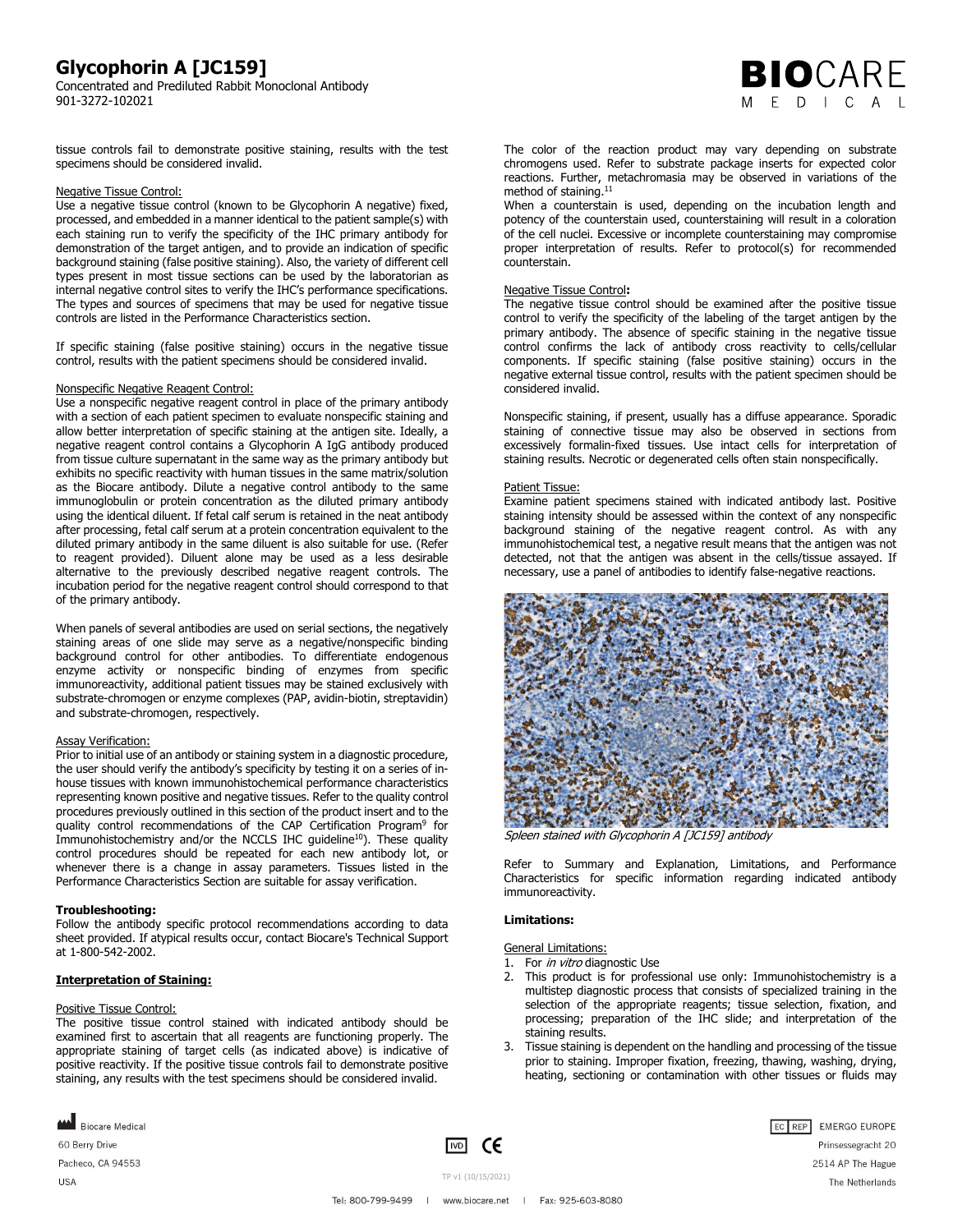Concentrated and Prediluted Rabbit Monoclonal Antibody 901-3272-102021

produce artifacts, antibody trapping, or false negative results. Inconsistent results may be due to variations in fixation and embedding methods, or to inherent irregularities within the tissue.<sup>12</sup>

- 4. Excessive or incomplete counterstaining may compromise proper interpretation of results.
- 5. The clinical interpretation of any positive or negative staining should be evaluated within the context of clinical presentation, morphology, and other histopathological criteria. The clinical interpretation of any positive or negative staining should be complemented by morphological studies using proper positive and negative internal and external controls as well as other diagnostic tests. It is the responsibility of a qualified pathologist who is familiar with the proper use of IHC antibodies, reagents, and methods to interpret all the steps used to prepare and interpret the final IHC preparation.
- 6. The optimum antibody dilution and protocols for a specific application can vary. These include, but are not limited to fixation, heat-retrieval method, incubation times, tissue section thickness and detection kit used. Due to the superior sensitivity of these unique reagents, the recommended incubation times and titers listed are not applicable to other detection systems, as results may vary. The data sheet recommendations and protocols are based on exclusive use of Biocare products. Ultimately, it is the responsibility of the investigator to determine optimal conditions.
- 7. This product is not intended for use in flow cytometry. Performance characteristics have not been determined for flow cytometry.
- 8. Tissues from persons infected with hepatitis B virus and containing hepatitis B surface antigen (HBsAg) may exhibit nonspecific staining with horseradish peroxidase.<sup>13</sup>
- 9. Reagents may demonstrate unexpected reactions in previously untested tissues. The possibility of unexpected reactions even in tested tissue groups cannot be completely eliminated due to biological variability of antigen expression in neoplasms, or other pathological tissues.<sup>14</sup> Contact Biocare's Technical Support at 1-800-542-2002, or via the technical support information provided on biocare.net, with documented unexpected reaction(s).
- 10. Normal/nonimmune sera from the same animal source as secondary antisera used in blocking steps may cause false-negative or false-positive results due to autoantibodies or natural antibodies.
- 11. False-positive results may be seen due to non-immunological binding of proteins or substrate reaction products. They may also be caused by pseudo peroxidase activity (erythrocytes), endogenous peroxidase activity (cytochrome C), or endogenous biotin (e.g., liver, breast, brain, kidney) depending on the type of immunostain used.<sup>12</sup>

# Product Specific Limitations:

No additional product specific limitations.

### **Performance Characteristics:**

Sensitivity, specificity, and cross-reactivity are summarized in Tables 1 and 2, respectively.

#### Reproducibility:

Reproducibility of antibody performance was verified by testing select normal and tumor tissue on various days and various instruments with multiple operators. Staining of the select tissues was consistent and performed as expected.

#### Immunoreactivity:

Biocare Medical

Pacheco, CA 94553

60 Berry Drive

**USA** 

The following positive and negative immunoreactivities have been demonstrated in Tables 1 and 2 below.

The list provided below is not exhaustive but characterizes the types of immunoreactivities observed with the indicated antibody.

#### Summary of Expected Results:

The prevalence of Glycophorin A [JC159] in normal and disease state tissues was evaluated using Tissue Microarrays (TMAs) obtained from BioMax.

**BIO**CARE  $D \cup C$  A

Normal tissue show expression of Glycophorin A, including a high prevalence the digestive (stomach, small intestine, colon, liver) and in the lymphatic organs (tonsil, lymph nodes, thymus) with lower expression in the larynx, salivary glands, eyes, and pericardium. Pathological tissue was also positive for Glycophorin A, including, colon carcinoma, lung cancer (squamous cell carcinoma and adenocarcinoma. In these cancers, most expression was in noted in infiltrating leukocytes. Low prevalence was observed in breast cancer and prostate cancer samples.

Table 1: Sensitivity and specificity were determined by testing formalinfixed, paraffin-embedded diseased tissues.

| Tissue                          | Positive<br>Cases | Total<br>Cases |
|---------------------------------|-------------------|----------------|
| <b>Breast Cancer</b>            |                   | 24             |
| Adenocarcinoma (Lung)           | 6                 | 23             |
| Squamous Cell Carcinoma (Lung)  |                   | 23             |
| Adenocarcinoma (colon & rectum) | 77                | 40             |
| Adenocarcinoma (prostate)       |                   | 40             |





Prinsessegracht 20 2514 AP The Hague The Netherlands

TP v1 (10/15/2021)